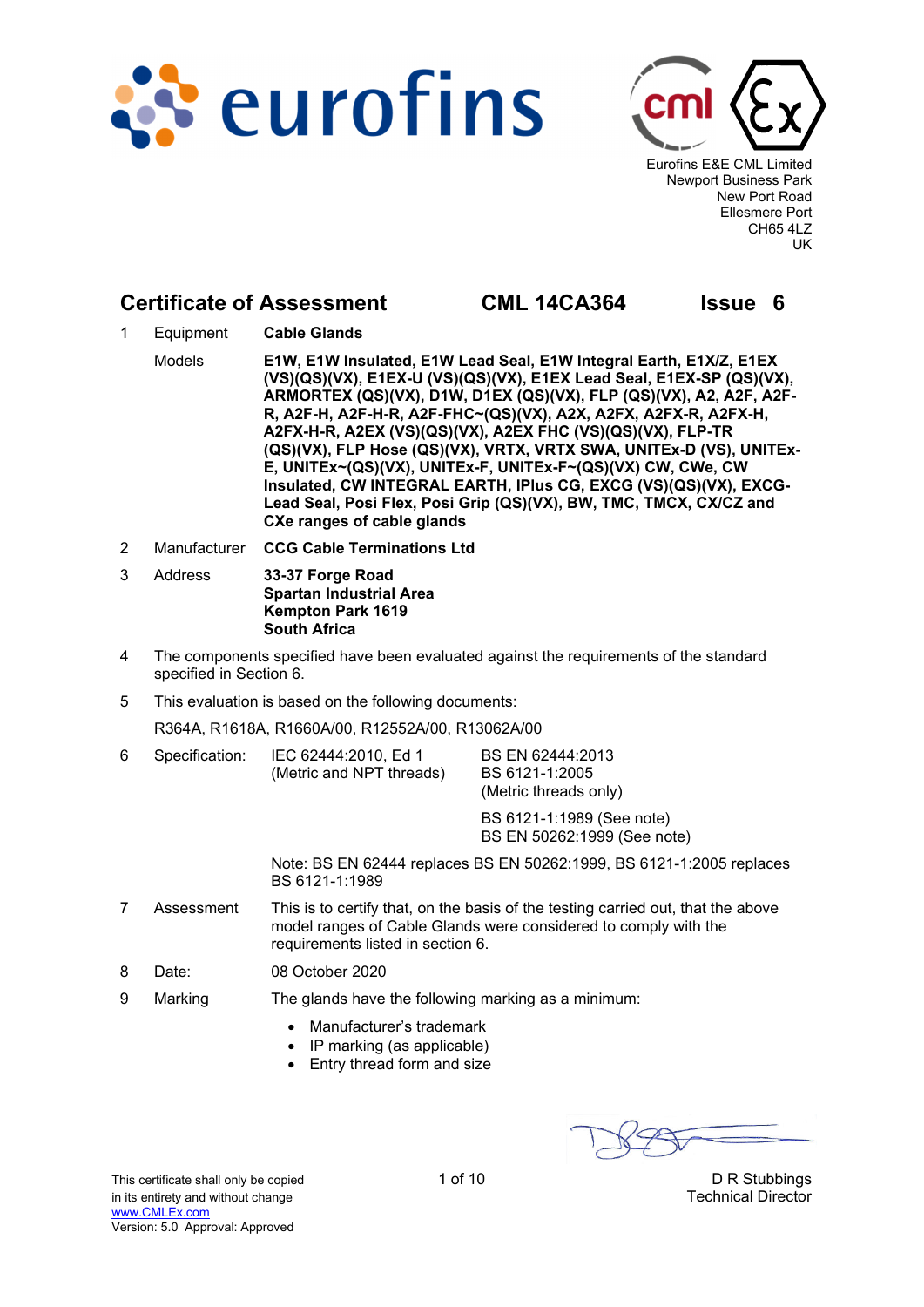

# **10 Description of Equipment**

# **E1W, E1W Insulated, E1W Lead Seal, E1W Integral earth, E1X/Z, E1EX (VS)(QS)(VX), E1EX-U (VS)(QS)(VX), E1EX Lead Seal, E1EX-SP (QS)(VX), UNITEx-D (VS), UNITEx-E, UNITEx~(QS)(VX), UNITEx-F, UNITEx-F~(QS)(VX), and ARMORTEX (QS) (VX) metallic gland ranges**

The E1W, E1X/Z, E1EX, E1EX-U, UNITEx-D, UNITEx-E, UNITEx-F and ARMORTEX type glands consist of an inner, body, cone, cone ring, outer nut, outer seal, inner seal, skid ring and a sealing gasket.

The E1W and E1X/Z type glands are mainly intended for industrial purposes with the E1EX, E1EX-U, UNITEx-D, UNITEx-E, UNITEx-F and the ARMORTEX type glands being intended for use in hazardous areas, engaged into a threaded hole or secured with a locknut.

# **Variations:**

- Lead Seal– Glands with inner lead seal
- (VS) Glands with an internal contact for use with variable speed drive cables and lead sheath cables. Note that a standard cable gland type can be converted to a (VS) variant by retrofitting the internal contact components. The product marking does not need to be changed when these components are retro-fitted.
- (QS) Barrier glands using QuickStop Ex barrier material
- (VX) Barrier glands using Vortex barrier material
- E1W Integral earth Integral earth bolt fitted to nut
- E1W Insulated Non-metallic insulation ring
- E1X/Z Specifically for braided and steel tape cable

See Annex for specific classification of gland series.

# **D1W, D1EX (QS)(VX) and FLP (QS)(VX) metallic gland ranges**

The D1W, D1EX and FLP glands consist of an inner, outer, cone, cone ring, inner seal and a sealing gasket.

The D1W type glands are mainly intended for industrial purposes with the D1EX and FLP type glands being intended for use in hazardous areas, engaged into a threaded hole or secured with a locknut.

# **Variations:**

(QS) – Barrier glands using QuickStop Ex barrier material

(VX) – Barrier glands using Vortex barrier material

See Annex for specific classification of gland series.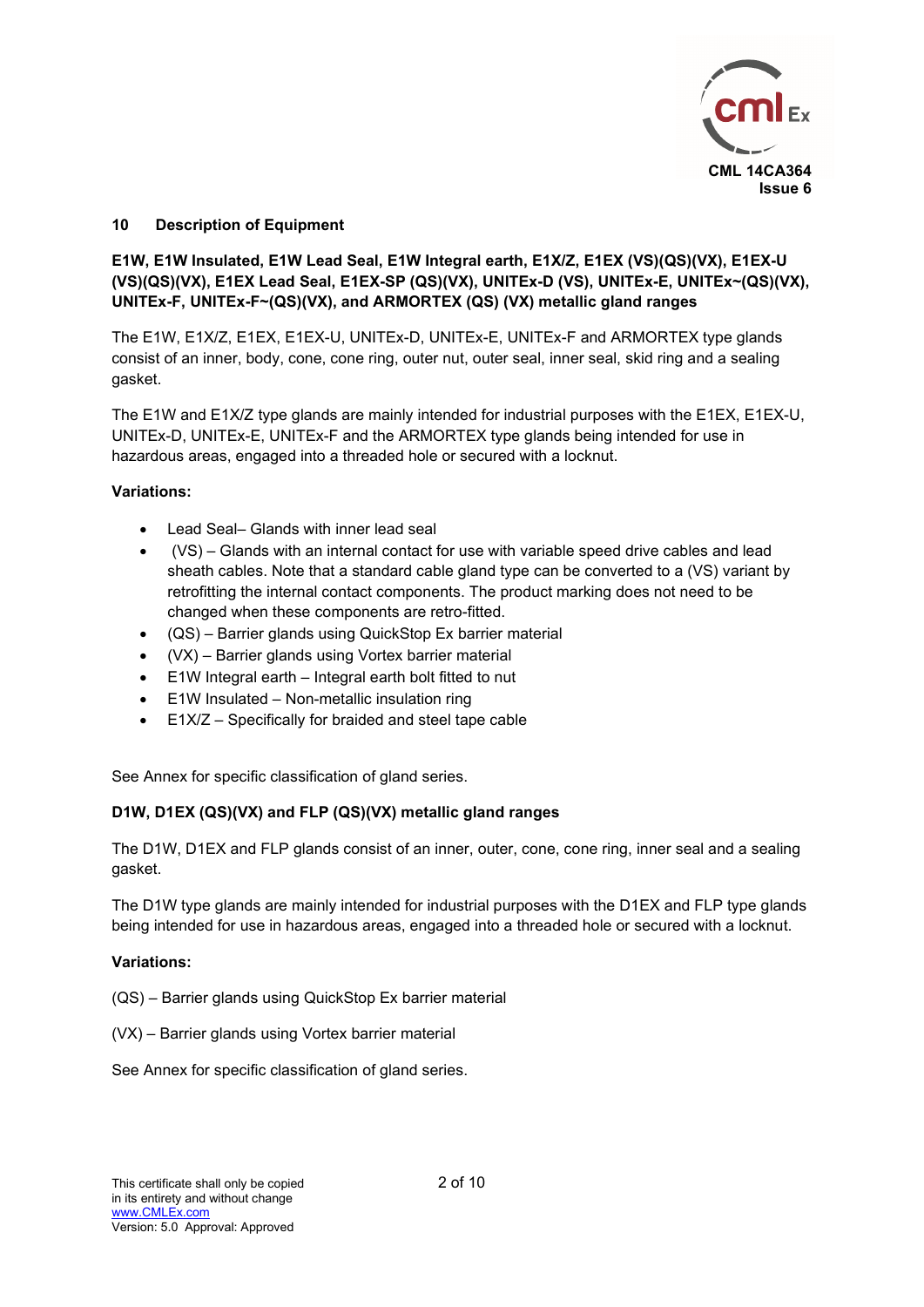

# **A2, A2X, A2F, A2F-R, A2F-H, A2F-H-R, A2F-FHC~(QS)(VX), A2FX, A2FX-R, A2FX-H, A2FX-H-R, A2EX (VS)(QS)(VX), A2EX FHC (VS)(QS)(VX), FLP-TR (QS)(VX) and FLP Hose (QS)(VX) metallic gland ranges**

The A2 and A2F type glands consist of an inner, outer, bush, lock nut, gripper seal, skid ring and a sealing gasket. The A2F-FHC~(QS)(VX) gland has a coupler to connect it to a conduit system. The A2 and A2X glands can optionally have an entry component comprising a metal shell with a closefitting plastic insert such that the assembly has the same shape as an all-metal component. The material of the plastic insert shall match the material of the sealing gasket to maintain the temperature range.

The A2X, A2FCG, A2FX, A2FX-R, A2FX-H, A2FX-H-R, A2EX, A2EX-FHC, FLP-TR and FLP Hose have two gripper seals.

The A2 and A2X type glands are mainly intended for industrial purposes with the A2F, A2EX and FLP type glands being intended for use in hazardous areas, engaging into a threaded hole or secured with a locknut.

### **Variations:**

- (QS) Barrier glands using QuickStop Ex barrier material
- (VX) Barrier glands using Vortex barrier material

See Annex for specific classification of gland series.

# **CW, CW Insulated, CW Integral Earth, CWe, CXe and CX/CZ metallic gland ranges**

The CW, CWe, CX/CZ and CXe glands consist of an inner, body, cone, cone ring, lock nut, bush, outer nut, skid ring, outer seal and a sealing gasket.

The CW and CX type glands are mainly intended for industrial purposes with the CWe and CXe type glands being intended for use in hazardous areas, engaged into a threaded hole or secured with a locknut.

### **Variations:**

- CW Insulated Non-metallic isolation ring
- CW Integral Earth Integral earth bolt fitted to nut
- CX/CZ For use with braided and steel tape cable

See Annex for specific classification of gland series.

### **IPlus CG , EXCG Lead Seal and EXCG (VS)(QS)(VX) metallic gland ranges**

The IPlus CG and EXCG type glands consist of an inner, body, cone, cone ring, lock nut, IP corrosion guard outer, IP corrosion guard nut, skid ring, corrosion guard sealing ring, inner seal and outer seal. (The inner seal of the EXCG Lead Seal gland is made from lead.)

The IPlus CG type glands are mainly intended for industrial purposes with the EXCG type glands being intended for use in hazardous areas, engaging into a threaded hole or secured with a locknut.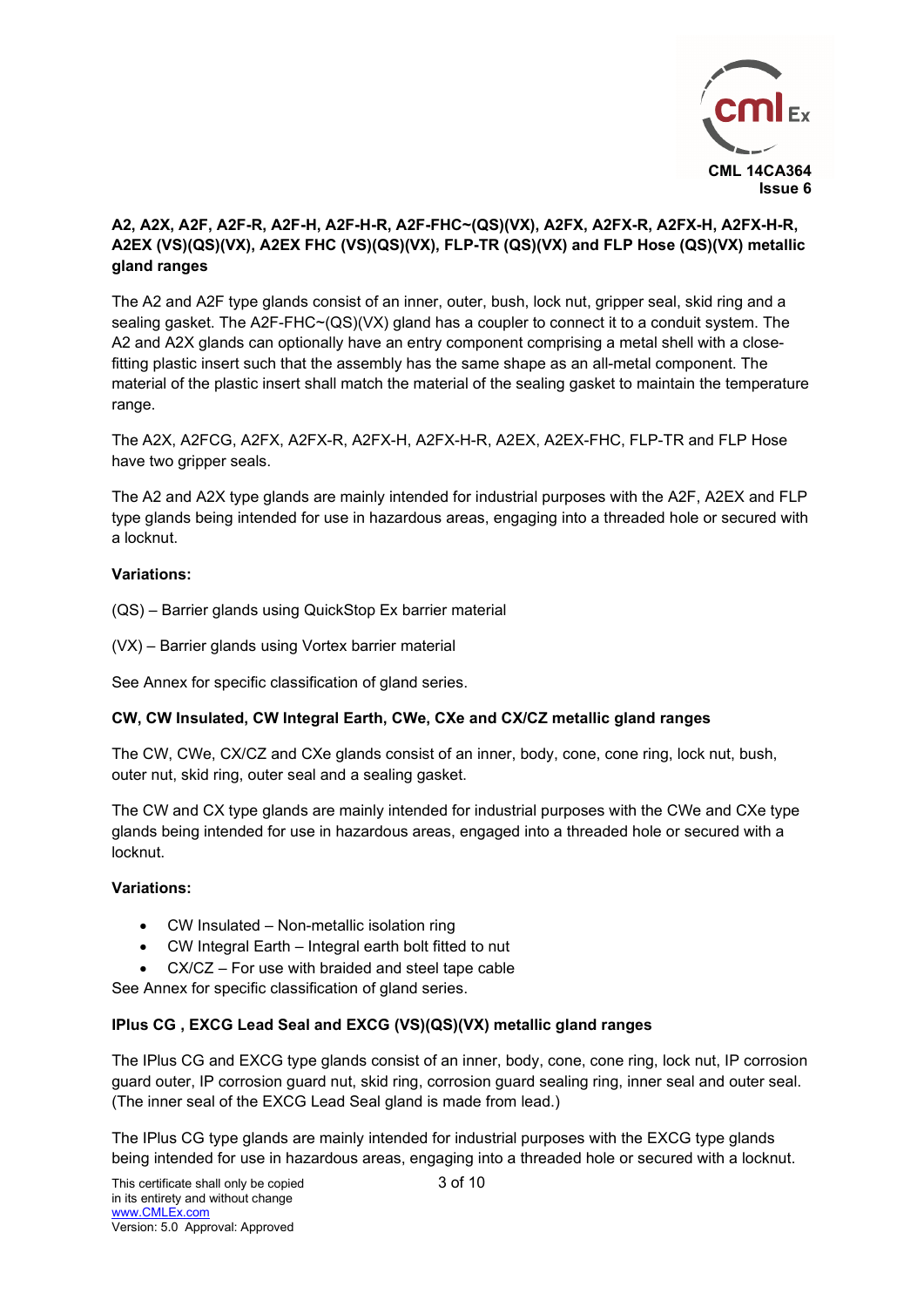

### **Variations:**

- (VS) Glands with an internal contact for use with variable speed drive cables and lead sheath cables. Note that a standard cable gland type can be converted to a (VS) variant by retrofitting the internal contact components. The product marking does not need to be changed when these components are retro-fitted.
- (QS) Barrier glands using QuickStop Ex barrier material
- (VX) Barrier glands using Vortex barrier material

See Annex for specific classification of gland series

### **Posi Flex and Posi Grip (QS)(VX) composite gland ranges**

The Posi Flex and Posi Grip (QS)(VX) glands consist of an inner, insert, lock nut, outer, nipple nut mould, Gripper seal, skid ring, nipple seal and a gasket.

The Posi Flex type glands are mainly intended for industrial operations with the Posi Grip (QS) type glands being intended for use in hazardous areas, engaging into a threaded hole or secured with a locknut.

### **Variations:**

- (QS) Barrier glands using QuickStop Ex barrier material
- (VX) Barrier glands using Vortex barrier material

See Annex for specific classification of gland series.

#### **BW metallic gland range**

The BW glands consist of an inner, outer, cone and bush.

The glands are mainly intended for industrial operations, engaged into a threaded hole or secured with a locknut.

See Annex for specific classification of gland series.

### **VRTX and VRTX-SWA gland ranges.**

The VRTX (VariTEx) gland consists of an inner, spacer, body, outer nut, skid ring, outer seal and a sealing gasket. There is an internal earthing arrangement to allow the gland to be used with VSD (Variable Speed Drive) cable.

The VRTX-SWA gland additionally has a cone and cone ring to allow the gland to be used with armoured VSD cable.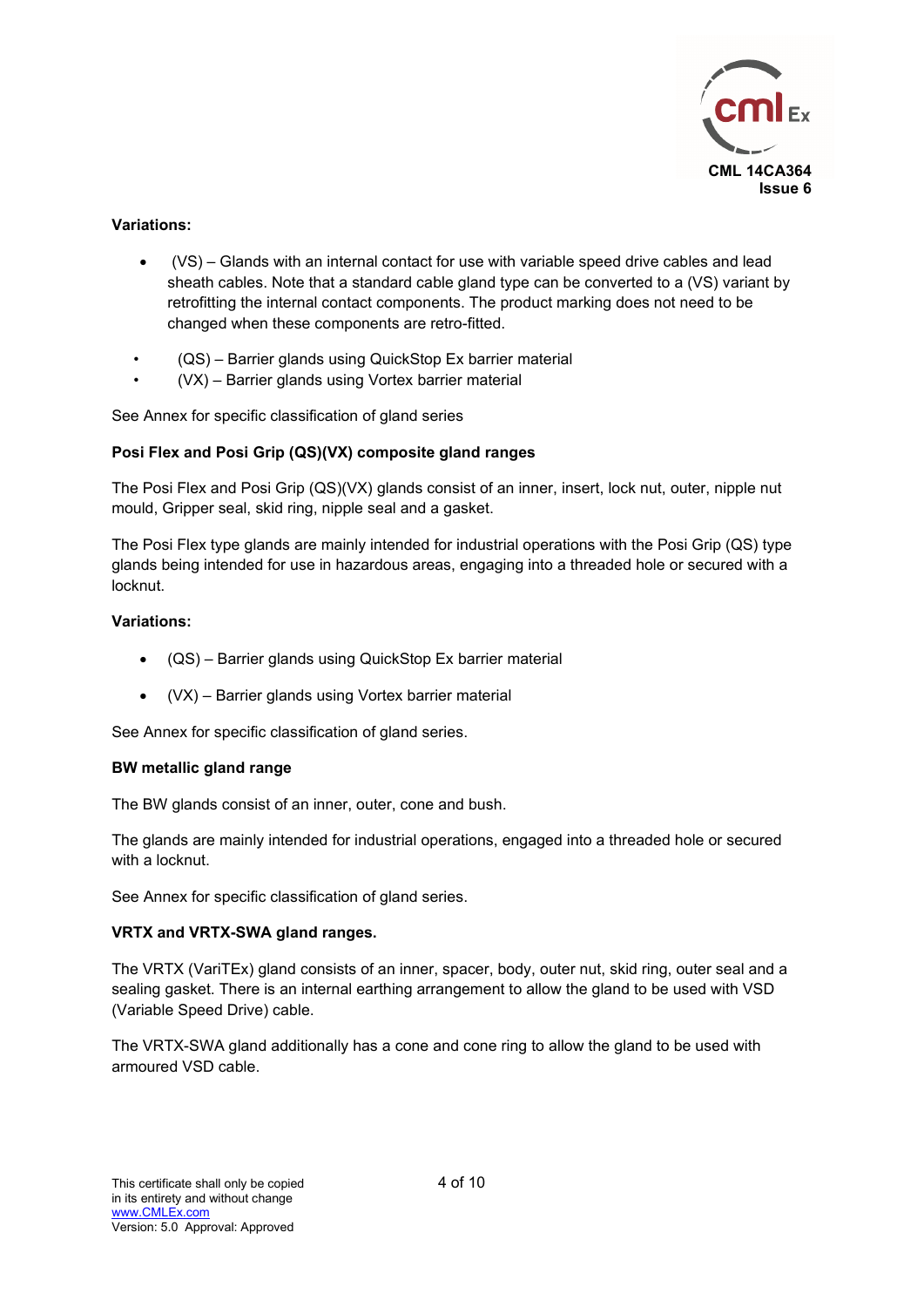

# **TMC and TMCX gland ranges**

The TMC type glands consist of an inner, spacer, clamping spring, seal, skid ring and body. The TMCX uses similar components but added a barrier resin sleeve assembly and a clamping nut.

The TMC and TMCX type glands are intended for use in hazardous areas with MC, MC-HL and Teck type cables

### **Variation 1**

This variation introduces the following modifications:

i. To include assessment to BS 6121-1:2005

### **Variation 2**

This variation introduces the following modifications:

i. The introduction of the E1EX (LS), E1EX (VS) (QS), E1EX-U (VS) (QS), ARMORTEX (QS), D1EX (QS), FLP (QS), A2F (QS), A2FCG (QS), A2FH (QS), A2FX (QS), A2FX-R, A2EX (QS), A2EX FHC (QS), FLP-TR (QS), FLP Hose (QS), CWe, CG, EXCG (LS), EXCG (QS), Posi Grip (QS) and CXe ranges of cable glands intended for use in hazardous areas.

### **Variation 3**

This variation introduces the following modifications:

i. The introduction of the E1EX-U(LS), A2FX-R(QS), A2EX (VS)(LS), A2EX FHC (VS)(LS), VRTX, VRTX SWA, E1EX-D (VS)(LS)(QS), UNITEx (QS), UNITEx-F(QS) and EXCG (VS) ranges of cable glands intended for use in hazardous areas.

### **Variation 4**

This variation introduces the following modifications:

- i. To permit an alternative EPDM seal material.
- ii. To permit a nylon alternative material for sealing gaskets and skid washers.
- iii. To update the product description temperature range for the alternative EPDM sealing gaskets and nylon sealing gaskets. Condition of safe use updated accordingly.
- iv. To permit the option to manufacture products with intermediate metric thread sizes.
- v. To increase the E1EX-D outer nut size.

### **Variation 5**

This variation introduces the following modifications:

- i. To introduce an optional construction for A2 and A2X glands.
- ii. To include the Vortex (VX) barrier material option.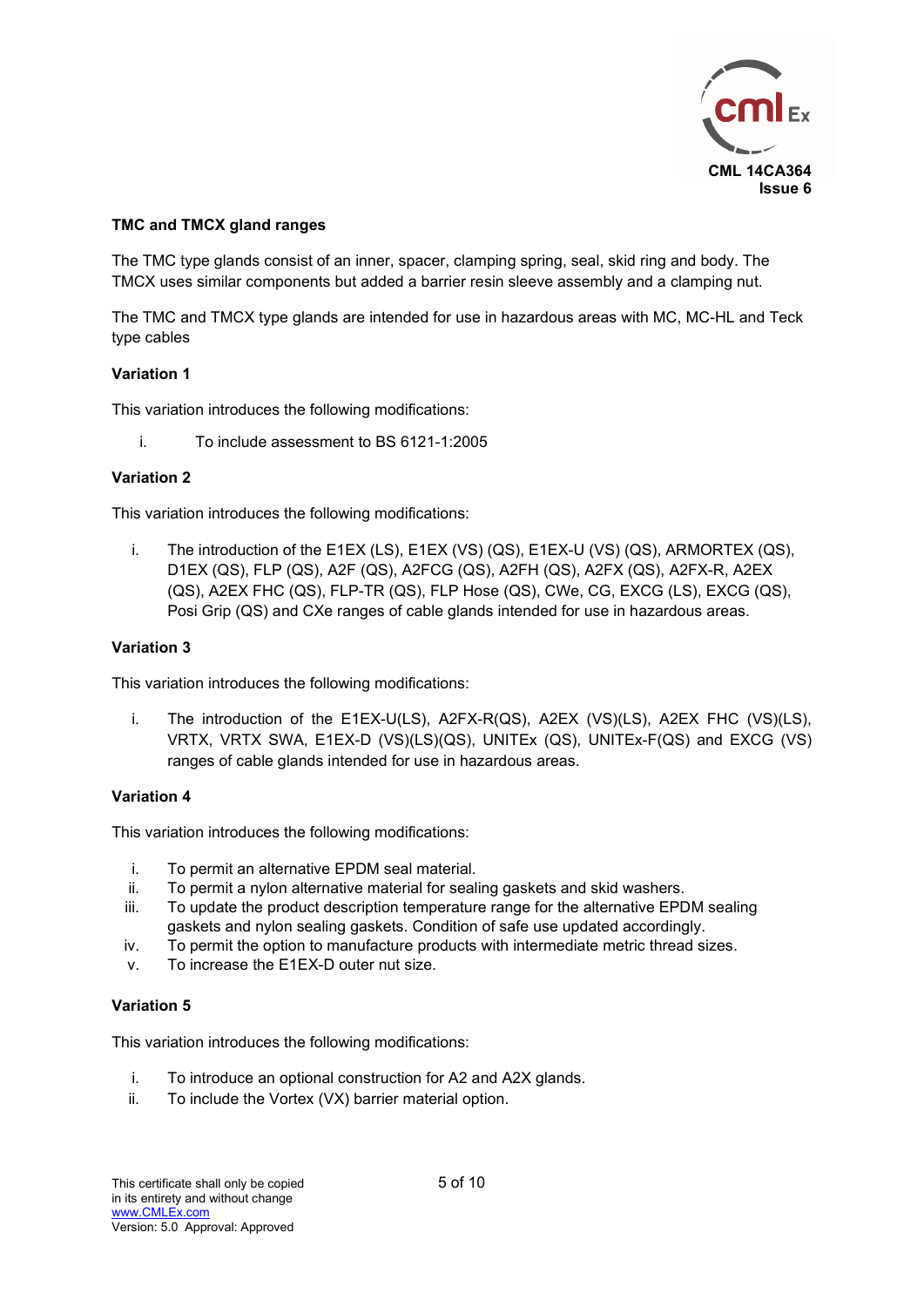

# **Variation 6**

This variation introduces the following modifications:

- i. The introduction of the E1EX Lead Seal, E1EX-SP, A2F-R, A2F-H-R, A2F-FHC, A2FX-H, A2FX-H-R, TMC, TMCX, UNITEx-E, UNITEx-F and EXCG-Lead Seal cable gland ranges
- ii. Renaming of the E1EX-D cable gland to UNITEx-D and renaming of the UNITEx gland to UNITEx-E.
- iii. Removal of the 'QS' and 'VX' options on the A2F cable gland range.
- iv. Removal of the 'LS' option (now incorporated within the 'VS' option).
- v. Removal of the A2F-CG range of cable glands from the certificate.

### **11 Conditions of Manufacture**

The following are conditions of manufacture:

- i. The cable glands shall be marked the information in section 9 as a minimum, the marking shall be done in a clear, legible, visible and indelible manner.
- ii. All production shall be conducted under a third party quality system.
- iii. This certificate relates only to the cable glands specified herein as executed in the samples supplied for evaluation under MASC Report 11-303.and CML reports R979A/00, R979A/01, R11591A/00 and R12476A/00
- iv. In applying the marking to the glands, the manufacturer attests on its own responsibility that the product conforms to the documentation listed herein.
- v. The manufacturer shall make a copy of the certificate and instructions available. The instructions must include relevant application information including, thread form, type / size of cables, etc.

### **12 Special Conditions for Safe Use**

The following relate to the installation and safe use of the equipment:

i. The following service temperature ranges are applicable to the washers and seals utilised to maintain the IP rating:

| Material           | Allowable temperature |                 |  |  |
|--------------------|-----------------------|-----------------|--|--|
|                    | Minimum               | Maximum         |  |  |
| EPDM / HDPE / PTFE | -65°C                 | $120^{\circ}$ C |  |  |
| Silicone / PTFE    | $-65$ °C              | $175^{\circ}$ C |  |  |
| QS resin           | $-50^{\circ}$ C       | $115^{\circ}$ C |  |  |
| <b>Nvlon</b>       | $-65$ °C              | $120^{\circ}$ C |  |  |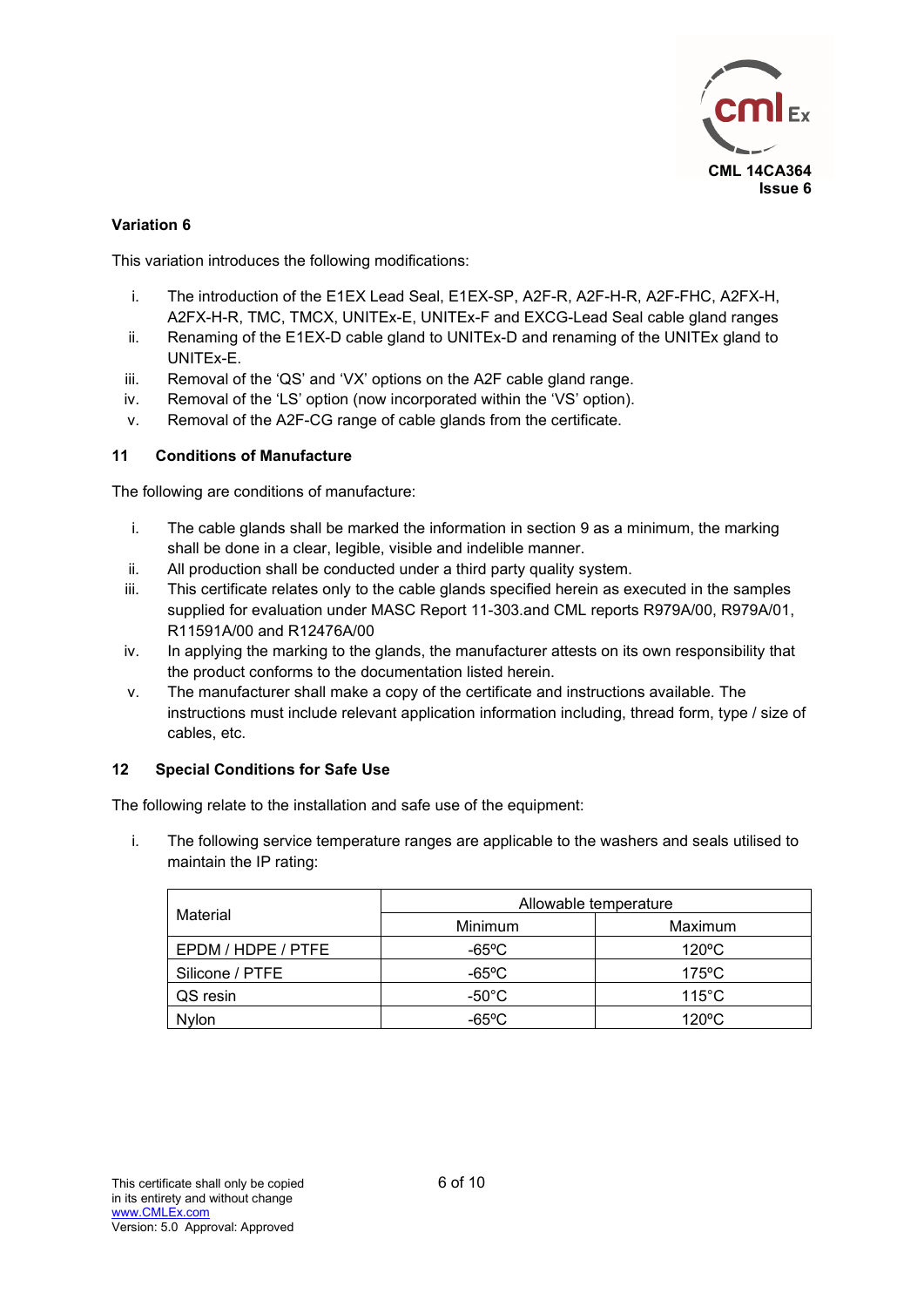

# **Annex A – Gland Classification**

| Non-Armoured                                                                                                                 |                                                                           |                                             |                                          |                                                                                                                                                                                                                                                                                                                                              |                                   |
|------------------------------------------------------------------------------------------------------------------------------|---------------------------------------------------------------------------|---------------------------------------------|------------------------------------------|----------------------------------------------------------------------------------------------------------------------------------------------------------------------------------------------------------------------------------------------------------------------------------------------------------------------------------------------|-----------------------------------|
| <b>Gland range</b>                                                                                                           | According<br>to material<br>and cable                                     | According<br>to<br>mechanical<br>properties | According<br>to electrical<br>properties | According to resistance to external<br>influences                                                                                                                                                                                                                                                                                            | According<br>to sealing<br>system |
| A2                                                                                                                           | Metallic, or<br>metal &<br>plastic<br>assembly for<br>unarmoured<br>cable | Impact<br>category 8<br>Anchorage<br>type B | <b>No</b><br>requirement                 | IP66/67/68<br>Seals<br>Gasket<br>Temp. range<br>$-65^{\circ}$ C to $+175^{\circ}$ C<br>Silicone<br>PTFE::<br>-65°C to +120°C<br><b>EPDM</b><br>HDPE:<br>-65°C to +120°C<br><b>EPDM</b><br>Nylon:<br>Single seal                                                                                                                              | Single<br>sealing<br>system       |
| A2F, A2F-R, A2F-H,<br>A2F-H-R, VRTX                                                                                          | Metallic for<br>unarmoured<br>cable                                       | Impact<br>category 8<br>Anchorage<br>type B | <b>No</b><br>requirement                 | IP66/67/68<br><b>Seals</b><br>Gasket<br>Temp. range<br>$-60^{\circ}$ C to $+160^{\circ}$ C<br>Silicone<br>PTFE:<br>-60°C to +95°C<br><b>EPDM</b><br>HDPE:<br><b>EPDM</b><br>-60 $^{\circ}$ C to +100 $^{\circ}$ C<br>Nylon:<br>Single seal                                                                                                   | Single<br>sealing<br>system       |
| A2F-FHC (QS)(VX)                                                                                                             | Metallic for<br>unarmoured<br>cable                                       | Impact<br>category 8<br>Anchorage<br>type B | <b>No</b><br>requirement                 | IP66/67/68<br><b>Seals</b><br>Gasket<br>Temp. range<br>$-60^{\circ}$ C to $+160^{\circ}$ C<br>PTFE:<br>Silicone<br>HDPE:<br>-60 $\mathrm{^{\circ}C}$ to +95 $\mathrm{^{\circ}C}$<br><b>EPDM</b><br>Nylon:<br>-60 $^{\circ}$ C to +100 $^{\circ}$ C<br><b>EPDM</b><br>QS/VX resin All:<br>-50 $^{\circ}$ C to +95 $^{\circ}$ C<br>Single seal | Single<br>sealing<br>system       |
| A2X                                                                                                                          | Metallic, or<br>metal &<br>plastic<br>assembly for<br>unarmoured<br>cable | Impact<br>category 8<br>Anchorage<br>type B | <b>No</b><br>requirement                 | IP66/67/68<br><b>Seals</b><br>Gasket<br>Temp. range<br>$-65^{\circ}$ C to $+175^{\circ}$ C<br>Silicone PTFE::<br>-65°C to +120°C<br><b>EPDM</b><br>HDPE:<br><b>EPDM</b><br>-65°C to +120°C<br>Nylon:<br>Double seal                                                                                                                          | Double<br>sealing<br>system       |
| A2FX-H, A2FX-H-R,<br>A2FX, A2FX-R,<br>A2EX(VS)(QS)(VX),<br>A2EX-FHC<br>(VS)(QS)(VX)<br>FLP-TR (QS)(VX),<br>FLP Hose (QS)(VX) | Metallic for<br>unarmoured<br>cable                                       | Impact<br>category 8<br>Anchorage<br>type B | <b>No</b><br>requirement                 | IP66/67/68<br><b>Seals</b><br>Gasket<br>Temp. range<br>PTFE:<br>$-60^{\circ}$ C to $+160^{\circ}$ C<br>Silicone<br>HDPE:<br>-60 $\mathrm{^{\circ}C}$ to +95 $\mathrm{^{\circ}C}$<br><b>EPDM</b><br>$-60^{\circ}$ C to $+100^{\circ}$ C<br><b>EPDM</b><br>Nvlon:<br>QS/VX resin All:<br>-50 $^{\circ}$ C to +95 $^{\circ}$ C<br>Double seal   | Multi<br>sealing<br>system        |
| Posi Flex                                                                                                                    | Composite<br>for<br>unarmoured<br>cable                                   | Impact<br>category 7<br>Anchorage<br>type B | No<br>requirement                        | IP66/67/68<br><b>Seals</b><br>Gasket<br>Temp. range<br>-65°C to +175°C<br>PTFE:<br>Silicone<br>-65°C to +120°C<br><b>EPDM</b><br>HDPE:<br><b>EPDM</b><br>Nylon:<br>-65°C to $+120$ °C<br>UV resistant<br>Single seal                                                                                                                         | Single<br>sealing<br>system       |
| Posi Grip (QS)(VX)                                                                                                           | Composite<br>for<br>unarmoured<br>cable                                   | Impact<br>category 7<br>Anchorage<br>type B | No<br>requirement                        | IP66/67/68<br><b>Seals</b><br>Temp. range<br>Gasket<br>-20 $^{\circ}$ C to +95 $^{\circ}$ C<br>All<br>All:<br>UV resistant<br>Single seal                                                                                                                                                                                                    | Single<br>sealing<br>system       |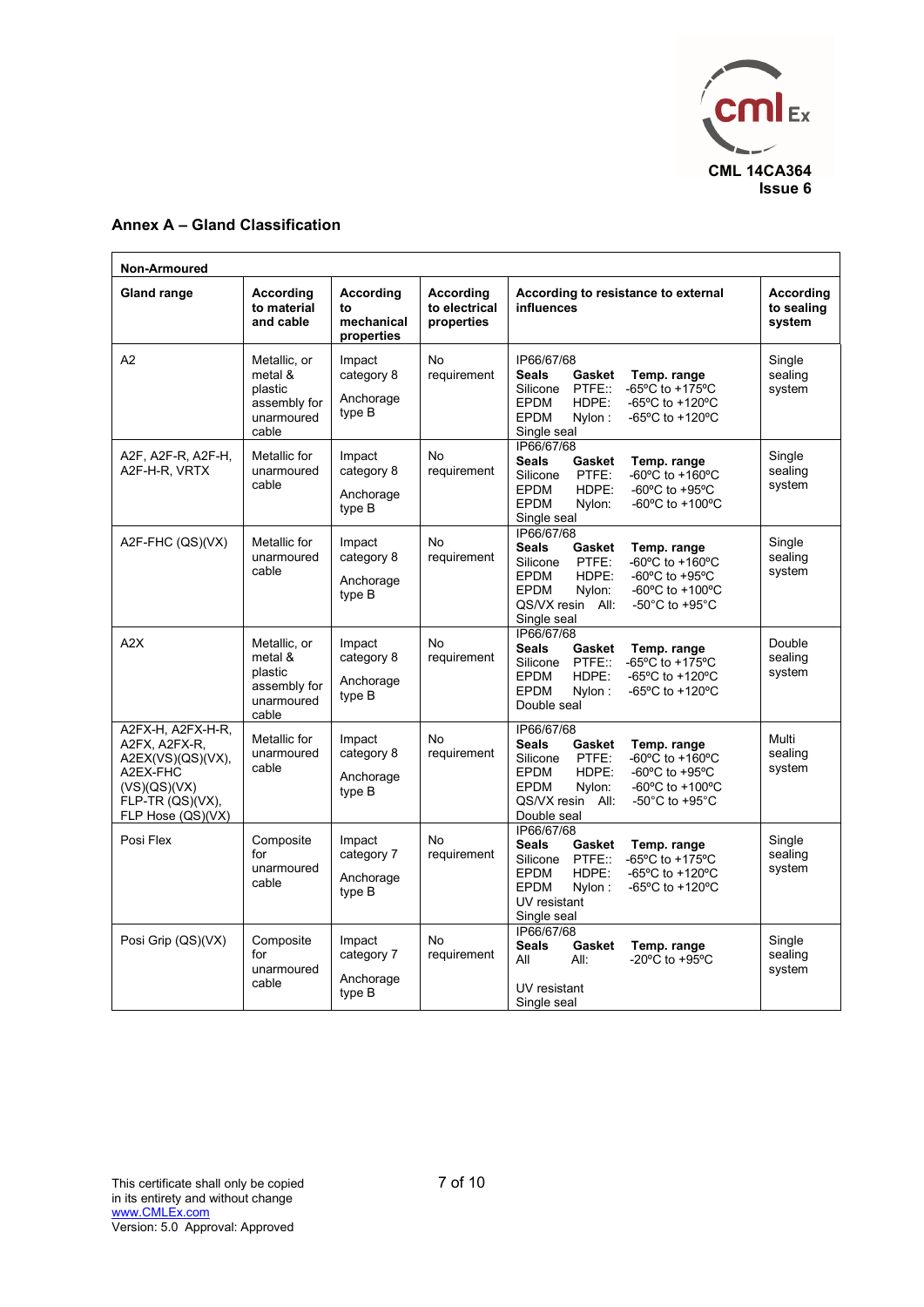

| <b>Armoured</b>                                                                                                                                                                                                  |                                       |                                             |                                                                                                  |                                                                                                                                                                                                                                                                                                    |                                          |
|------------------------------------------------------------------------------------------------------------------------------------------------------------------------------------------------------------------|---------------------------------------|---------------------------------------------|--------------------------------------------------------------------------------------------------|----------------------------------------------------------------------------------------------------------------------------------------------------------------------------------------------------------------------------------------------------------------------------------------------------|------------------------------------------|
| <b>Gland range</b>                                                                                                                                                                                               | According<br>to material<br>and cable | According<br>to<br>mechanical<br>properties | <b>According to</b><br>electrical<br>properties                                                  | According to resistance to<br>external influences                                                                                                                                                                                                                                                  | <b>According</b><br>to sealing<br>system |
| E <sub>1</sub> W<br>E1W Lead Seal<br>E1W Insulated                                                                                                                                                               | Metallic for<br>SWA cable             | Impact<br>category 8<br>Anchorage<br>type D | Calculated to<br>Category A<br>(no earth tag)<br>Calculated to<br>Category B<br>(with earth tag) | IP66/67/68<br><b>Seals</b><br>Gasket<br>Temp. range<br>-65 $^{\circ}$ C to +175 $^{\circ}$ C<br>PTFE::<br>Silicone<br><b>EPDM</b><br>HDPE:<br>-65 $^{\circ}$ C to +120 $^{\circ}$ C<br><b>EPDM</b><br>-65°C to +120°C<br>Nylon:<br>Double seal                                                     | Multi seal<br>and cone for<br>clamping   |
| E1EX $(VS)(QS)(VX)$ ,<br>E1EX-U<br>(VS)(QS)(VX),<br><b>E1EX Lead Seal</b><br>$E1EX-SP (QS)(VX)$<br>UNITEx-D (VS),<br>UNITEx-E<br>UNITEx~(QS)(VX)<br>UNITEx-F~(QS)(VX)<br>UNITEx-F<br><b>ARMORTEX</b><br>(QS)(VX) | Metallic for<br>SWA cable             | Impact<br>category 8<br>Anchorage<br>type D | Calculated to<br>Category A<br>(no earth tag)<br>Calculated to<br>Category B<br>(with earth tag) | IP66/67/68<br><b>Seals</b><br>Gasket<br>Temp. range<br>-60 $^{\circ}$ C to +160 $^{\circ}$ C<br>PTFE:<br>Silicone<br><b>EPDM</b><br>HDPE:<br>-60 $\mathrm{^{\circ}C}$ to +95 $\mathrm{^{\circ}C}$<br>-60°C to +100°C<br>EPDM<br>Nylon:<br>QS/VX resin All: -50°C to +95°C<br>Double seal           | Multi seal<br>and cone for<br>clamping   |
| E1W Integral Earth                                                                                                                                                                                               | Metallic for<br>SWA cable             | Impact<br>category 8<br>Anchorage<br>type D | Calculated to<br>Category C                                                                      | IP66/67/68<br><b>Seals</b><br>Temp. range<br>Gasket<br>$-65^{\circ}$ C to $+175^{\circ}$ C<br>PTFE::<br>Silicone<br>HDPE:<br>$-65^{\circ}$ C to $+120^{\circ}$ C<br><b>EPDM</b><br><b>EPDM</b><br>Nylon:<br>-65°C to +120°C<br>Double seal                                                         | Multi seal<br>and cone for<br>clamping   |
| D <sub>1</sub> W                                                                                                                                                                                                 | Metallic for<br>SWA cable             | Impact<br>category 8<br>Anchorage<br>type D | Calculated to<br>Category A<br>(no earth tag)<br>Calculated to<br>Category B<br>(with earth tag) | IP66/67/68<br><b>Seals</b><br>Gasket<br>Temp. range<br>-65°C to +175°C<br>Silicone<br>PTFE::<br>HDPE:<br>-65 $^{\circ}$ C to +120 $^{\circ}$ C<br><b>EPDM</b><br><b>EPDM</b><br>Nylon:<br>$-65^{\circ}$ C to $+120^{\circ}$ C<br>Single seal                                                       | Single seal<br>and cone for<br>clamping  |
| D1EX (QS)(VX)<br>FLP (QS)(VX)                                                                                                                                                                                    | Metallic for<br>SWA cable             | Impact<br>category 8<br>Anchorage<br>type D | Calculated to<br>Category A<br>(no earth tag)<br>Calculated to<br>Category B<br>(with earth tag) | IP66/67/68<br><b>Seals</b><br>Gasket<br>Temp. range<br>-60°C to +160°C<br>Silicone<br>PTFE:<br><b>EPDM</b><br>HDPE:<br>-60 $\mathrm{^{\circ}C}$ to +95 $\mathrm{^{\circ}C}$<br>-60°C to +100°C<br><b>EPDM</b><br>Nylon:<br>QS/VX resin All:<br>-50 $^{\circ}$ C to +95 $^{\circ}$ C<br>Single seal | Single seal<br>and cone for<br>clamping  |
| <b>CW</b><br><b>CW</b> Insulated                                                                                                                                                                                 | Metallic for<br>SWA cable             | Impact<br>category 8<br>Anchorage<br>type D | Calculated to<br>Category A<br>(no earth tag)<br>Calculated to<br>Category B<br>(with earth tag) | <b>IP66</b><br>Seals<br>Gasket<br>Temp. range<br>Silicone<br>PTFE::<br>-65 $^{\circ}$ C to +175 $^{\circ}$ C<br><b>EPDM</b><br>HDPE:<br>-65°C to $+120$ °C<br><b>EPDM</b><br>Nylon:<br>$-65^{\circ}$ C to $+120^{\circ}$ C<br>Single seal                                                          | Single seal<br>and cone for<br>clamping  |
| <b>CWe</b><br><b>VRTX-SWA</b>                                                                                                                                                                                    | Metallic for<br>SWA cable             | Impact<br>category 8<br>Anchorage<br>type D | Calculated to<br>Category A<br>(no earth tag)<br>Calculated to<br>Category B<br>(with earth tag) | IP66<br>Seals<br>Temp. range<br>Gasket<br>-60 $\mathrm{^{\circ}C}$ to +160 $\mathrm{^{\circ}C}$<br>Silicone<br>PTFE:<br>HDPE:<br>-60 $\mathrm{^{\circ}C}$ to +95 $\mathrm{^{\circ}C}$<br>EPDM<br>-60°C to +100°C<br><b>EPDM</b><br>Nylon:<br>Single seal                                           | Single seal<br>and cone for<br>clamping  |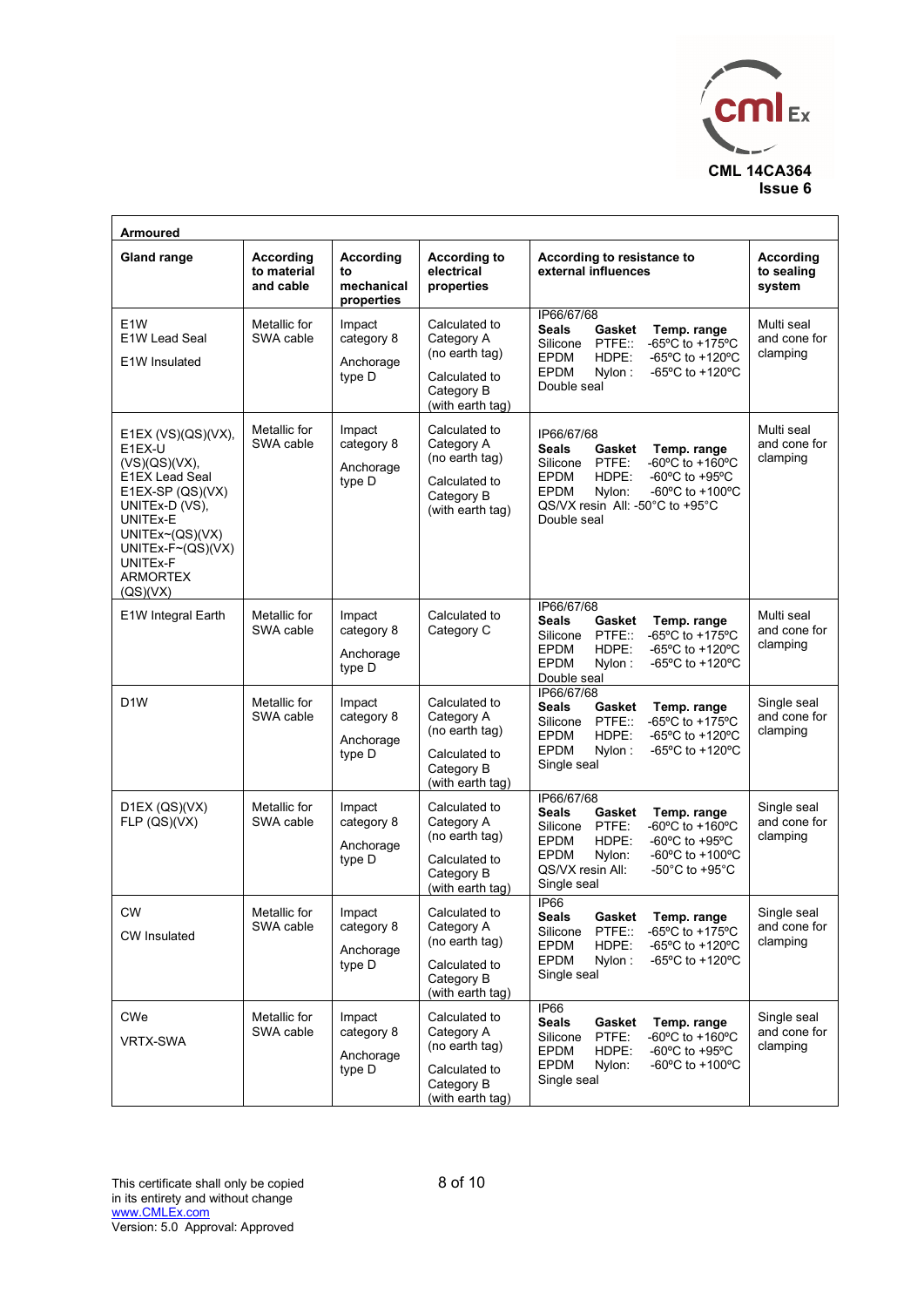

| <b>Armoured</b>                                  |                                                                            |                                             |                                                                                                  |                                                                                                                                                                                                                                                                                                                    |                                                          |
|--------------------------------------------------|----------------------------------------------------------------------------|---------------------------------------------|--------------------------------------------------------------------------------------------------|--------------------------------------------------------------------------------------------------------------------------------------------------------------------------------------------------------------------------------------------------------------------------------------------------------------------|----------------------------------------------------------|
| <b>Gland range</b>                               | According<br>to material<br>and cable                                      | According<br>to<br>mechanical<br>properties | <b>According to</b><br>electrical<br>properties                                                  | According to resistance to<br>external influences                                                                                                                                                                                                                                                                  | According<br>to sealing<br>system                        |
| CW Integral Earth                                | Metallic for<br>SWA cable                                                  | Impact<br>category 8<br>Anchorage<br>type D | Calculated to<br>Category C                                                                      | IP66<br><b>Seals</b><br>Gasket<br>Temp. range<br>-65°C to +175°C<br>PTFE::<br>Silicone<br><b>EPDM</b><br>HDPE:<br>-65°C to +120°C<br><b>EPDM</b><br>-65°C to +120°C<br>Nylon:<br>Single seal                                                                                                                       | Single seal<br>and cone for<br>clamping                  |
| <b>IPlus CG</b>                                  | Metallic<br>gland with<br>composite<br>screw on<br>shroud for<br>SWA cable | Impact<br>category 8<br>Anchorage<br>type D | Calculated to<br>Category A<br>(no earth tag)<br>Calculated to<br>Category B<br>(with earth tag) | IP66/67/68<br><b>Seals</b><br>Gasket<br>Temp. range<br>-65 $^{\circ}$ C to +175 $^{\circ}$ C<br>PTFE:<br>Silicone<br>HDPE:<br>-65°C to +120°C<br><b>EPDM</b><br><b>EPDM</b><br>-65°C to +120°C<br>Nylon:<br>UV resistant<br>Double seal                                                                            | Multi seal<br>and cone for<br>clamping                   |
| EX CG<br>(VS)(QS)(VX),<br><b>EX CG Lead Seal</b> | Metallic<br>gland with<br>composite<br>screw on<br>shroud for<br>SWA cable | Impact<br>category 8<br>Anchorage<br>type D | Calculated to<br>Category A<br>(no earth tag)<br>Calculated to<br>Category B<br>(with earth tag) | IP66/67/68<br><b>Seals</b><br>Gasket<br>Temp. range<br>PTFE:<br>-60°C to +160°C<br>Silicone<br>-60 $\mathrm{^{\circ}C}$ to +95 $\mathrm{^{\circ}C}$<br><b>EPDM</b><br>HDPE:<br>-60°C to +100°C<br><b>EPDM</b><br>Nylon:<br>QS/VX resin All:<br>-50 $^{\circ}$ C to +95 $^{\circ}$ C<br>UV resistant<br>Double seal | Multi seal<br>and cone for<br>clamping                   |
| <b>BW</b>                                        | Metallic for<br>SWA cable                                                  | Impact<br>category 8<br>Anchorage<br>type D | Calculated to<br>Category A<br>(no earth tag)<br>Calculated to<br>Category B<br>(with earth tag) | Temp range:<br>Seals<br>Gasket<br>Temp. range<br>-65°C to +175°C<br>PTFE:<br>$\blacksquare$<br>-65°C to +120°C<br>HDPE:<br>$\overline{a}$<br>-65 $^{\circ}$ C to +120 $^{\circ}$ C<br>Nylon:<br>$\overline{\phantom{a}}$<br>-100 $^{\circ}$ C to +200 $^{\circ}$ C                                                 | No sealing<br>system.<br>Cone for<br>clamping            |
| CX/CZ                                            | Metallic for<br><b>Braid Tape</b><br>cable                                 | Impact<br>category 8<br>Anchorage<br>type C | Calculated to<br>Category A<br>(no earth tag)<br>Calculated to<br>Category B<br>(with earth tag) | <b>IP66</b><br><b>Seals</b><br>Temp. range<br>Gasket<br>-65°C to +175°C<br>Silicone<br>PTFE::<br>-65°C to +120°C<br><b>EPDM</b><br>HDPE:<br>-65°C to +120°C<br><b>EPDM</b><br>Nylon:<br>Single seal                                                                                                                | Single seal<br>and cone for<br>clamping                  |
| CXe                                              | Metallic for<br><b>Braid Tape</b><br>cable                                 | Impact<br>category 8<br>Anchorage<br>type C | Calculated to<br>Category A<br>(no earth tag)<br>Calculated to<br>Category B<br>(with earth tag) | IP66<br><b>Seals</b><br>Gasket<br>Temp. range<br>-60°C to +160°C<br>PTFE:<br>Silicone<br>-60 $\mathrm{^{\circ}C}$ to +95 $\mathrm{^{\circ}C}$<br><b>EPDM</b><br>HDPE:<br><b>EPDM</b><br>-60 $\mathrm{^{\circ}C}$ to +100 $\mathrm{^{\circ}C}$<br>Nylon:<br>Single seal                                             | Single seal<br>and cone for<br>clamping                  |
| E1X/Z                                            | Metallic for<br><b>Braid Tape</b><br>cable                                 | Impact<br>category 8<br>Anchorage<br>type C | Calculated to<br>Category A<br>(no earth tag)<br>Calculated to<br>Category B<br>(with earth tag) | IP66/67/68<br><b>Seals</b><br>Gasket<br>Temp. range<br>-65°C to +175°C<br>Silicone<br>PTFE::<br>EPDM<br>HDPE:<br>$-65^{\circ}$ C to $+120^{\circ}$ C<br><b>EPDM</b><br>-65°C to +120°C<br>Nylon:<br>Double seal                                                                                                    | Multi seal<br>and cone for<br>clamping                   |
| <b>TMC</b>                                       | Metallic for<br>MC, MC-HL<br>and Teck<br>cable                             | Impact<br>category 8<br>Anchorage<br>type D | Category B                                                                                       | IP66/67/68<br><b>Seals</b><br>Gasket<br>Temp. range<br>PTFE:<br>$-60^{\circ}$ C to $+160^{\circ}$ C<br>Silicone<br><b>EPDM</b><br>HDPE:<br>-60 $\mathrm{^{\circ}C}$ to +95 $\mathrm{^{\circ}C}$<br><b>EPDM</b><br>-60°C to +100°C<br>Nylon:<br>Single seal                                                         | Single seal<br>and<br>clamping<br>spring for<br>clamping |